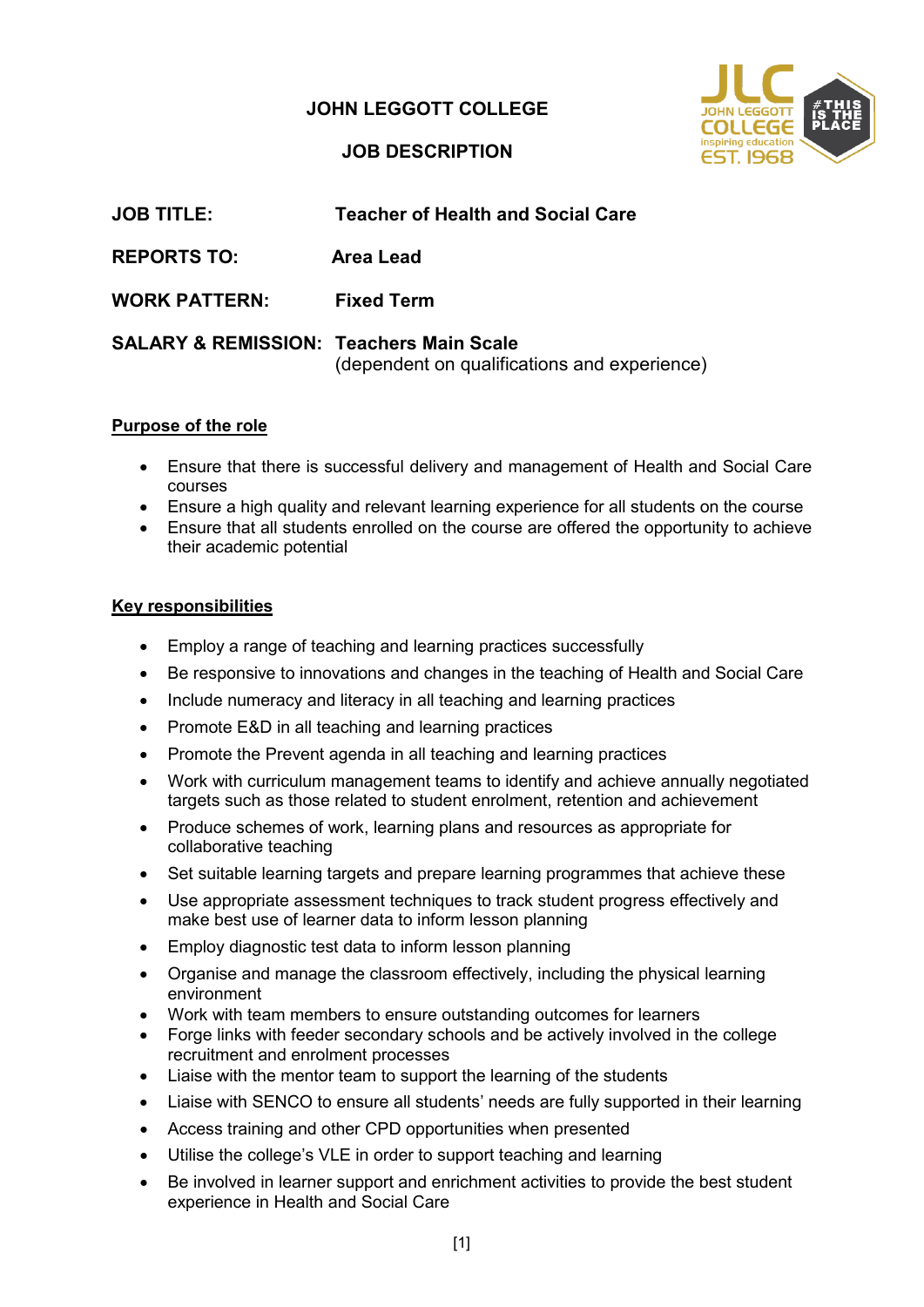- Work collaboratively with colleagues across all areas of the College
- Continue to develop professional skills in the teaching, learning and assessment of Health and Social Care
- Be enthusiastic, dynamic, committed and well organised
- Be flexible and prepared to contribute to the preparation and delivery of other Health and Social Care related courses

**In addition to the above mentioned attributes the successful candidate will be expected to:**

- Support effective safeguarding of all young people throughout the College.
- Attend, as necessary, meetings of all Health & Social Care College Staff.
- Adhere to College policies and procedures e.g. Equality and Diversity; Health and Safety.
- Undertake any such other duties as may be required, commensurate with the post which do not change the character or purpose of the post which are necessary to maintain outstanding standards.

**The job description is an outline of the key tasks and responsibilities and is not intended as an exhaustive list. The job may change over time to reflect the changing needs of the College, as well as the personal development needs of the post holder.**

*We strive for equality throughout the college and positively encourage applications from all sections of the community. The College has a strong commitment to safeguarding and promoting the welfare of young people and vulnerable adults and all appointments are subject to an enhanced DBS clearance.*

#### **LEON RILEY Principal**

Employee signature: …………………………………. Date: ……..………………

Line manager signature: ………………………………. Date: ……..………………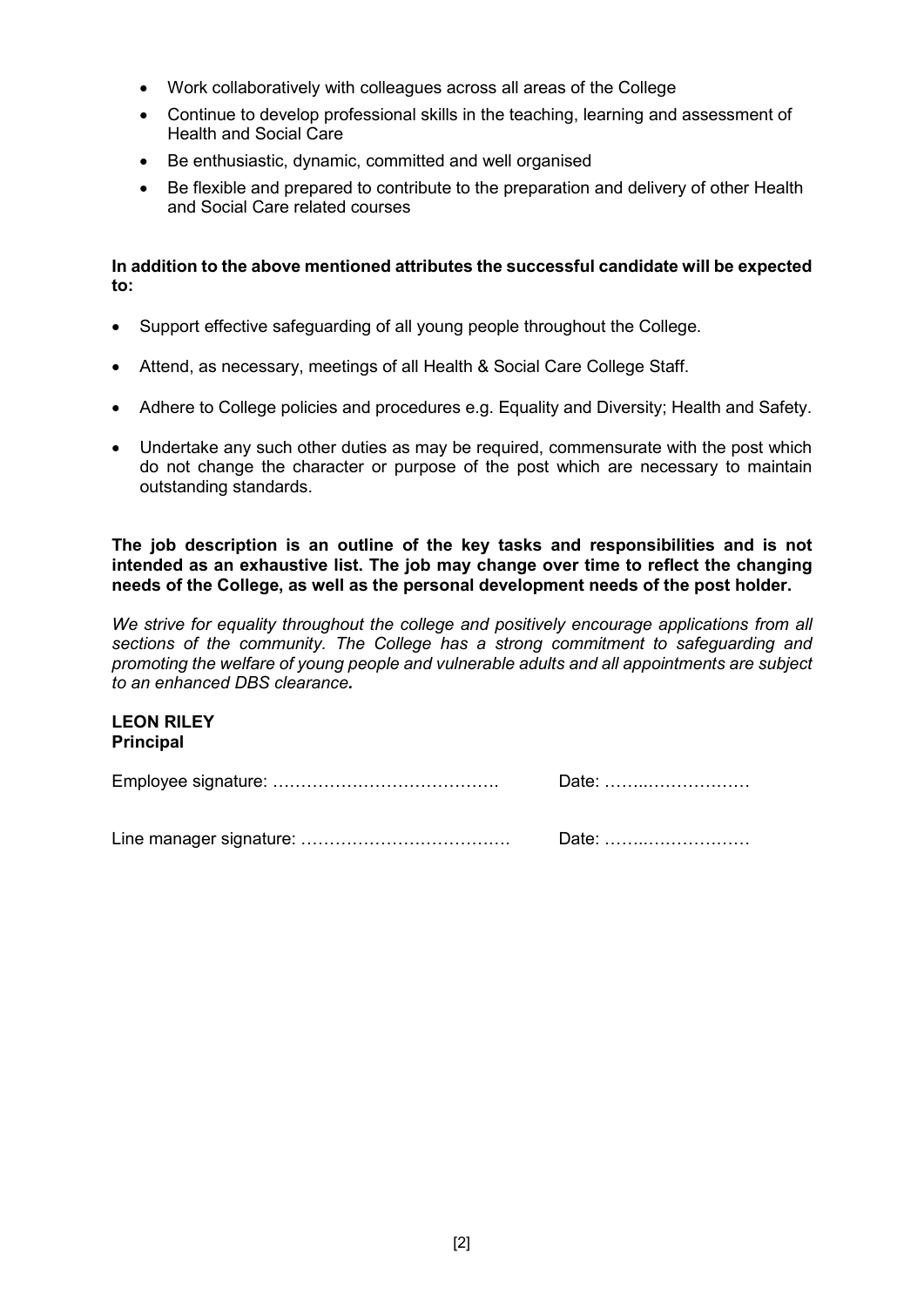## **PERSON SPECIFICATION TEACHER OF HEALTH & SOCIAL CARE**

| <b>ATTRIBUTES</b>                                           | <b>CRITERIA</b>                                                                                                                                                                                                                                                                                                                                                                                                                                                                                                                                                                                                                                                                                                                                                                                                                                                                                                                                                                         | <b>Essential</b><br>/Desirable            | <b>ASSESSMENT</b><br><b>METHOD(S)</b>                                                           |
|-------------------------------------------------------------|-----------------------------------------------------------------------------------------------------------------------------------------------------------------------------------------------------------------------------------------------------------------------------------------------------------------------------------------------------------------------------------------------------------------------------------------------------------------------------------------------------------------------------------------------------------------------------------------------------------------------------------------------------------------------------------------------------------------------------------------------------------------------------------------------------------------------------------------------------------------------------------------------------------------------------------------------------------------------------------------|-------------------------------------------|-------------------------------------------------------------------------------------------------|
| <b>RELEVANT</b><br><b>EXPERIENCE</b>                        | Previous experience of delivering<br>$\bullet$<br><b>Health and Social Care</b><br>Previous experience of delivering<br>$\bullet$<br>childcare or access to HE<br>Evidence of good and outstanding<br>teaching outcomes                                                                                                                                                                                                                                                                                                                                                                                                                                                                                                                                                                                                                                                                                                                                                                 | E<br>D<br>E                               | A, R<br>A, R<br>A, R                                                                            |
| <b>EDUCATION</b><br><b>AND</b><br><b>TRAINING</b>           | Minimum of Level 2 qualification in<br>$\bullet$<br>numeracy e.g. GCSE Maths at A*-C, or<br>able to demonstrate equivalent level of<br>ability.<br>Recognised teaching qualification (e.g.<br>$\bullet$<br>PGCE, Cert Ed)<br>Honours degree, or equivalent, in a<br>Health discipline<br>Successful teacher placement in a<br>Health & Social Care department (if a<br>new teacher)                                                                                                                                                                                                                                                                                                                                                                                                                                                                                                                                                                                                     | E<br>E<br>E<br>E                          | $\mathbf C$<br>$\mathsf{C}$<br>$\overline{C}$<br>A, R                                           |
| <b>SPECIAL</b><br><b>KNOWLEDG</b><br>E AND<br><b>SKILLS</b> | A high interest in, and enthusiasm for,<br>$\bullet$<br>the subject of Health & Social care<br>Knowledge or experience of Health &<br>$\bullet$<br>Social Care other context such as<br>"world of work" research and<br>development, real-life applications etc.<br>Ability to employ a range of teaching,<br>learning and assessment styles to suit<br>individual student needs<br>A good knowledge of best practice in<br>٠<br>teaching, learning and assessment.<br>Extensive knowledge of tracking<br>٠<br>student achievement and designing<br>appropriate support strategies<br>Strong interpersonal, communication<br>and team skills<br>The ability to develop good working<br>$\bullet$<br>relationships with students and<br>colleagues at any level<br>Excellent organisational and<br>٠<br>administrative abilities, including time-<br>management skills.<br>Ability to work flexibly and creatively<br>within the job and when new challenges<br>and opportunities arise. | E<br>D<br>E<br>D<br>D<br>E<br>E<br>E<br>E | A, T, I<br>A, T, I<br>A, T, I<br>A, T, I<br>A, T, I<br>A, T, I<br>A, T, I<br>A, T, I<br>A, T, I |
| <b>ADDITIONAL</b><br><b>FACTORS</b>                         | Commitment to equality and diversity<br>$\bullet$<br>initiatives, anti-discriminatory practice,<br>CSE initiatives and the prevent agenda<br>Suitability to work with children and<br>٠<br>young adults                                                                                                                                                                                                                                                                                                                                                                                                                                                                                                                                                                                                                                                                                                                                                                                 | E<br>E                                    | A, O, R<br>A, O, R                                                                              |